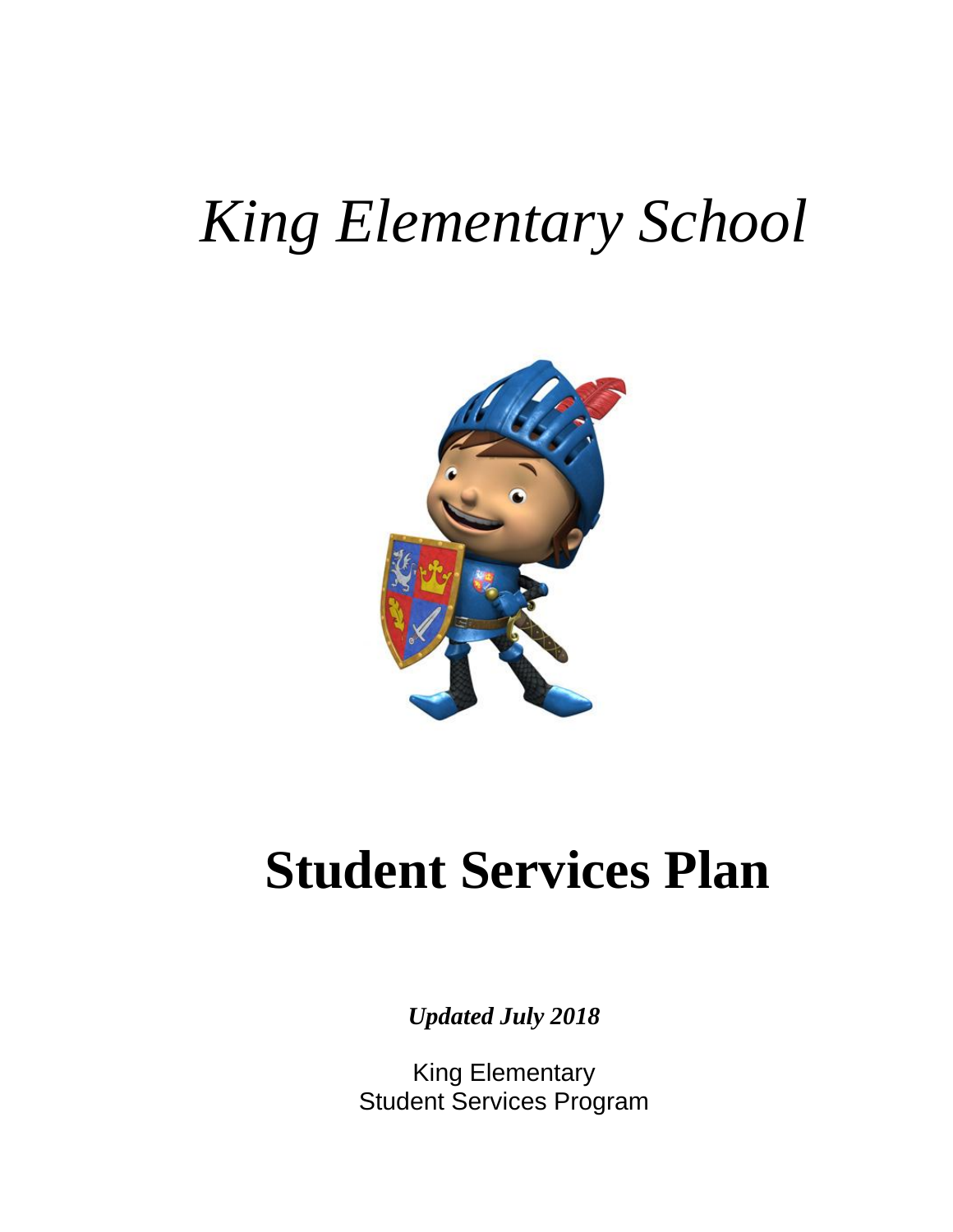## Table of Contents

- I. Introduction
- II. Guidance Services
- III. Psychological Services
- IV. Social Services
- V. Occupational Services
- VI. Group Conflict Resolution Services \*Anti-bullying
- VII. School Nurse Services
- VIII. School Crisis Team Services
- X. Terrorism Planning
- XI. Development of Institution-specific pandemic influenza preparedness & response
- XII. Counseling Standards
- XIII. Child Maltreatment Report Form
- XIV. Counseling Groups and Clubs
- XV. Counseling Referral Form

*Updated July 2018*

## *RESPONSE TO ARKANSAS SCHOOL LAWS* ANNOTATED CODES 6-18-1001 THRU 6-18-1009

## King Elementary Student Services Program

The development of this student services plan reflects input from parents, teachers,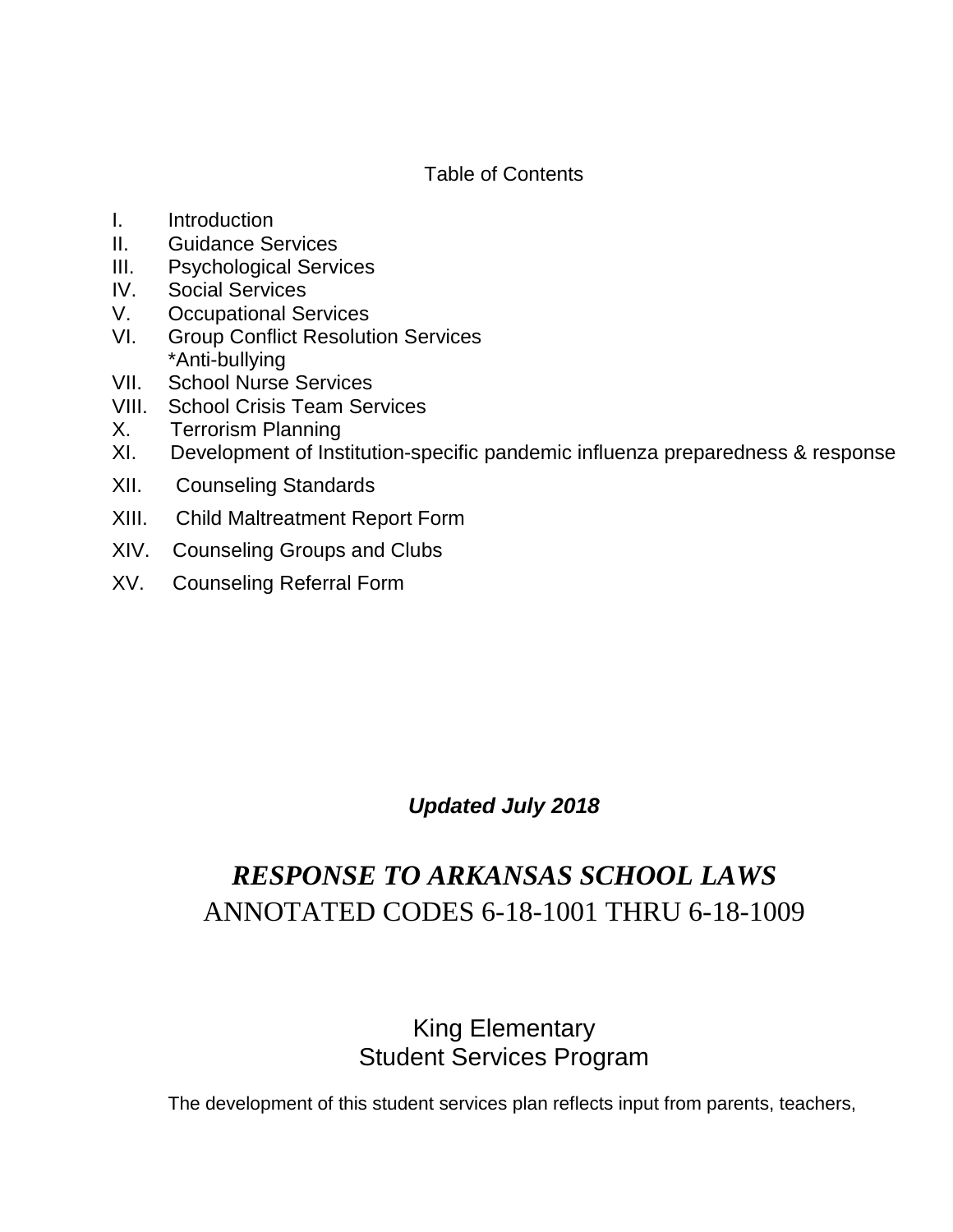principal and other agencies. It is derived from needs of the school community and service requirements specified by the Arkansas Department of Education.

King Elementary School has developed and implemented a plan which ensures that individual student services are coordinated using different techniques to make maximum use of the contribution of each service. The plan reflects the use of alternative methods of classroom management, which include but are not limited to the following:

- 1. Behavior contracting
- 2. Dispute resolution
- 3. Classroom meetings
- 4. Logical consequences
- 5. Assertive discipline

Identified alternative student services personnel who do not meet traditional graduate requirements shall be limited to performing those services for which they are licensed, certified, or trained. This may include paraprofessionals, teachers, parents and representatives of business and industry.

A "student services program" is defined as a coordinated effort which shall include, but is not limited to:

- I. Guidance services
	- A. Individual and group counseling is available to all students on a referral basis. The students may be referred by parents, teachers, principal, or may refer themselves.
	- B. Orientation programs for new students and for transferring students; We do not have a formal "exit interview" with elementary students. If we know the child is leaving our school, we always wish them happiness and success in their new school.
	- C. At the elementary level, all the scheduling is done by the principal.
	- D. Consultation with parents, faculty and out-of-school agencies concerning student problems and needs
		- 1. Time is allotted in the counselor's schedule specifically for consultation with parents, teachers and other agencies.
	- E. Utilization of student records and files
		- 1. Standardized test scores are available for teachers to integrate with other factors in determining student grouping for optimum learning.
		- 2. Standardized test scores are used in conjunction with other factors to determine placement in the Gifted and Talented Program.
		- 3. Student records and files are used to alert teachers and other school personnel to medical conditions of students.
		- 4. Student records and files are used to inform teachers and other school personnel of legal guardianship and access to student mandates.
	- F. Supervision of standardized testing and interpretation of results
		- 1. The counselor is the school test coordinator and as such supervises all standardized testing and Special Services testing.
	- G. The follow-up of early school dropouts and graduates does not apply to the elementary level except with preventative measures related to the enhancement of self-esteem and drug awareness, etc.
	- H. A school initiated system of parent involvement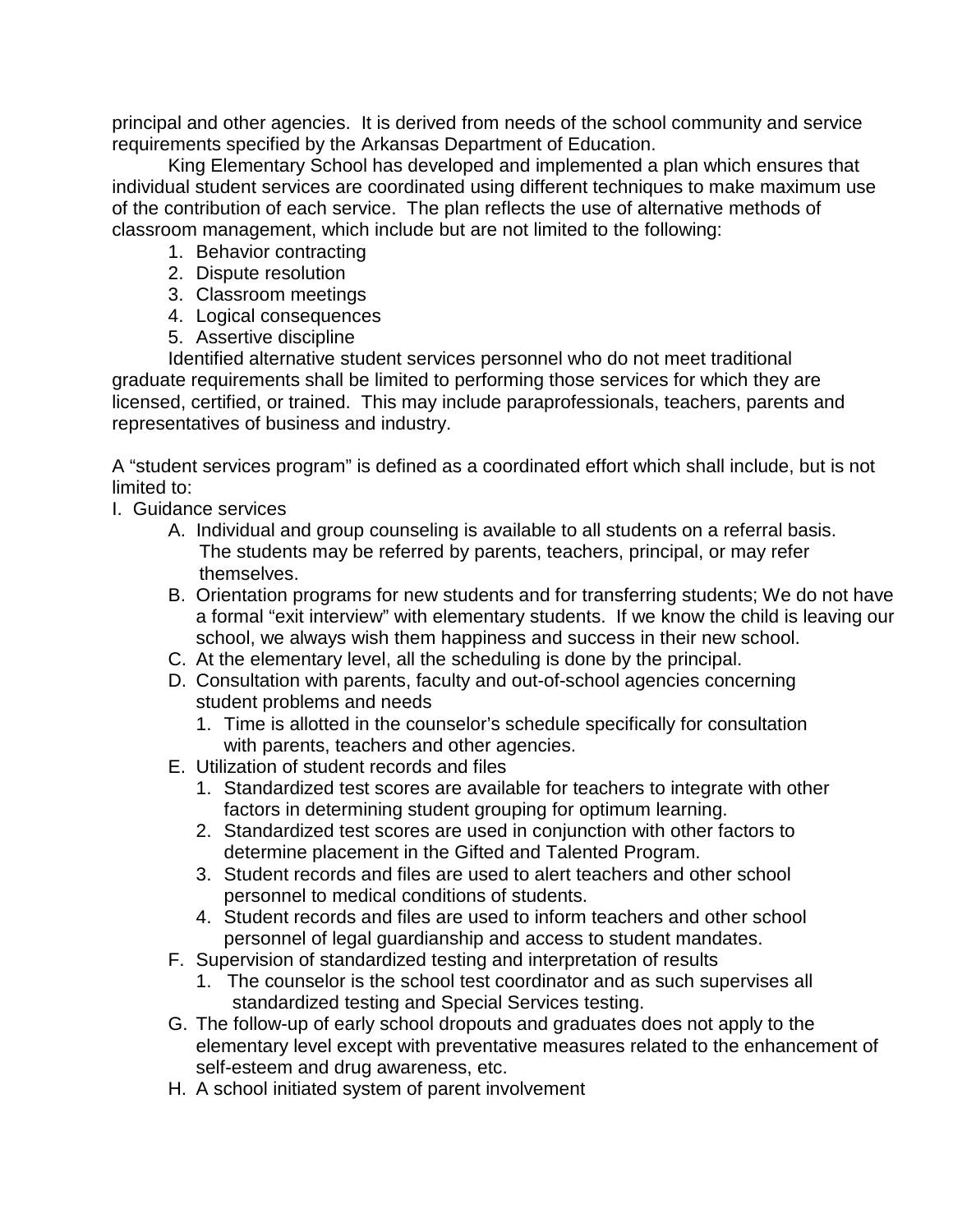- 1. Parent Teacher Association membership drives
- 2. School Volunteer Program in which parents volunteer time to help at school as aides in some area that helps the school function and involves parents
- 3. Room mothers are used by the teacher to facilitate special activities or field trips for students in that room.
- 4. Parents and grandparents are encouraged to eat lunch here at school with their child.
- 5. A Parent Involvement Coordinator has been assigned to facilitate parent involvement.
- 6. A Parent Involvement Night is offered each year to provide parents an opportunity to see and learn how the school is teaching science, literacy, and/or math.
- I. An organizational system of informational resources on which to base educational and vocational decision making
	- 1. Career awareness units are taught by the counselor and the classroom teachers.
	- 2. Visits to the school by the local community helpers such as the police, fire department, dentist, etc.
	- 3. Utilization of materials available in our school library
	- 4. Fifth grade students attend a district-wide Career Fair.
- J. At the elementary level, educational and job placement, including advising students on the availability of vocational and alternative programs that could provide successful high school completing opportunities for students at risk of dropping out of school is addressed in a preventative manner.
	- 1. At-risk student identification
	- 2. Positive self concept programs and self-esteem guidance lessons
- II. Psychological services, which shall include but not be limited to the following:
	- A. Evaluation of students with learning or adjustment problems
		- 1. Observation of students in the classroom
		- 2. Behavior specialists are available from the educational cooperative
		- 3. Individual counseling with students and/or parents of students who are being referred for special services
		- 4. Western Arkansas Counseling and BOST provides an in-school counseling with case managment when necessary.
		- 5. A Therapeutic Day Treatment program is available for the district, involving a teacher, aide, counselor and social worker.
	- B. Evaluation of students in exceptional-child education programs
		- 1. Counselor conducts required observation for Special Education referral
		- 2. Testing is conducted by an independent psychological examiner employed by the Van Buren School District
		- 3. Gifted and Talented program coordinator tests and evaluates data for placement in program
		- 4. An ESL program is provided for identified students.
	- C. The counselor holds conferences with parents and school personnel regarding Psychological testing, placement options, and adjustments to the program.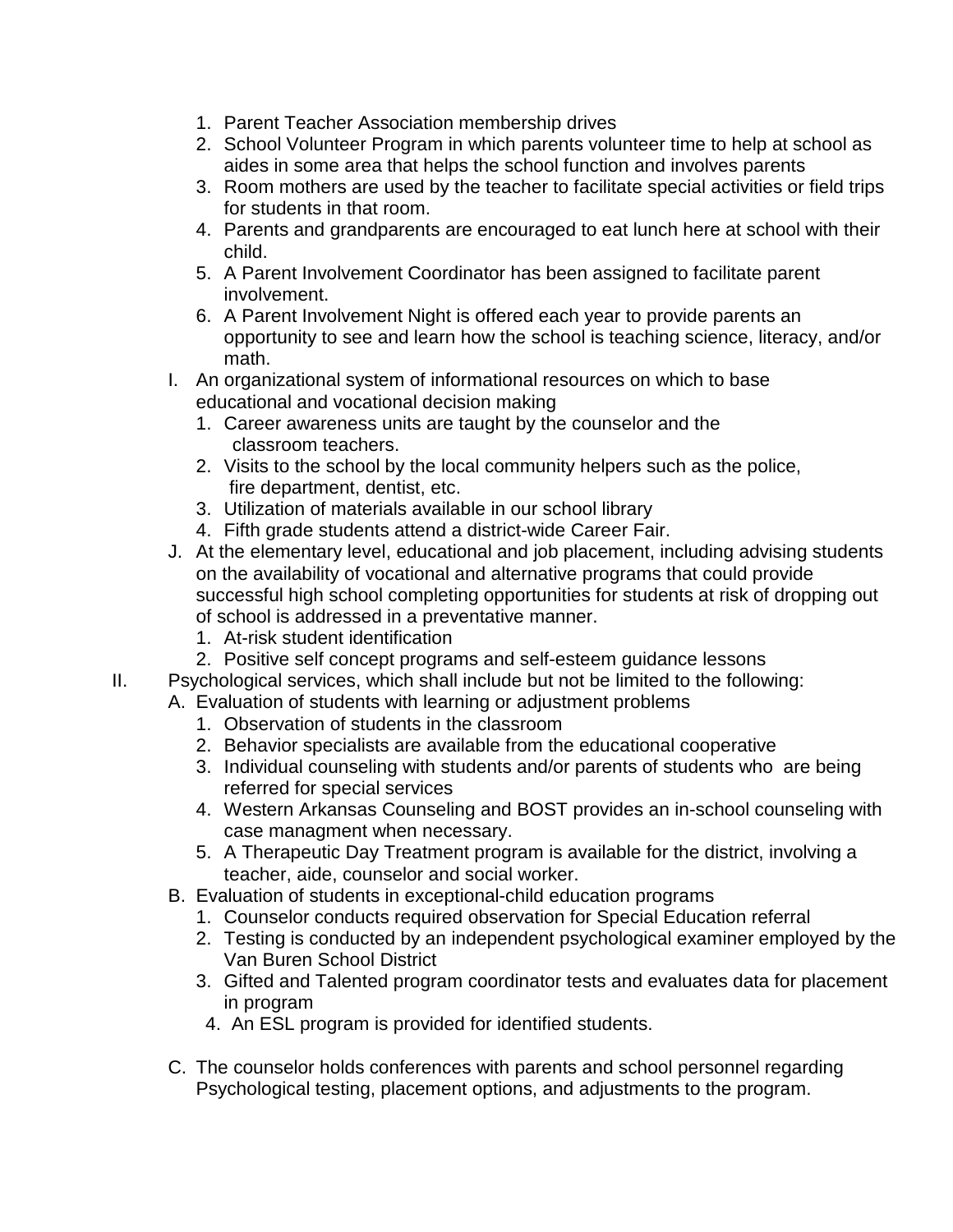- D. A system for the early identification of learning potential and factors which affect the child's educational performance
	- 1. Special Education referral system
	- 2. Testing and evaluation for Gifted and Talented
	- 3. Special Education speech screening
	- 4. Testing for ESL
	- 5. School nurse conducts yearly vision and hearing screenings
	- 6. The computer lab provides a network curriculum that offers an individualized program designed to increase mastery in all subject areas.
- E. A system of liaison and referrals with resources are available outside the school. Counselors and Special Education personnel consult and make referrals to the following agencies:
	- 1. Comprehensive Juvenile Services
	- 2. Western Arkansas Counseling and Guidance
	- 3. Bost Cares
	- 4. Valley Behavioral Health.
	- 5. Department of Human Services
	- 6. Police and Sheriff's Department on staff resource officer
	- 7. Harbor House and other private helping agencies
- F. The school district has written policies which follow federal, state and local guidelines which assure ethical procedures in psychological activities.
- III. Visiting teacher and school social work services which shall include but not be limited to:
	- A. Providing casework to assist in the prevention and remediation of problems of attendance, behavior adjustment, and learning
		- 1. Classroom teachers and counselors work with the Indirect Services Provider in conjunction with the Special Education Department.
		- 2. Comprehensive Juvenile Services works with the school in filing Family In Need Of Services petitions for the purpose of dealing with absenteeism.
		- 3. The Emotional/Behavioral Specialist from the co-op provides screening and consultation on specific areas.
	- B. Serving as liaison between the home and school by making home visits and referring students and parents to appropriate school and community agencies for assistance
		- 1. Department of Human Services—Child and Family Services Division
		- 2. Comprehensive Juvenile Services works with the school in filing petitions for Family In Needs Of Services.
- IV. Occupational and placement services, which shall include but are not limited to the dissemination of career education information, placement services, and follow-up studies and not appropriate at the elementary level.
- V. Group conflict resolution services
	- A. Educational and social programs which help students develop skills which enable them to resolve conflicts between groups
		- 1. Classroom guidance lessons regarding these issues
		- 2. Small group counseling with conflict resolution
		- 3. Individual counseling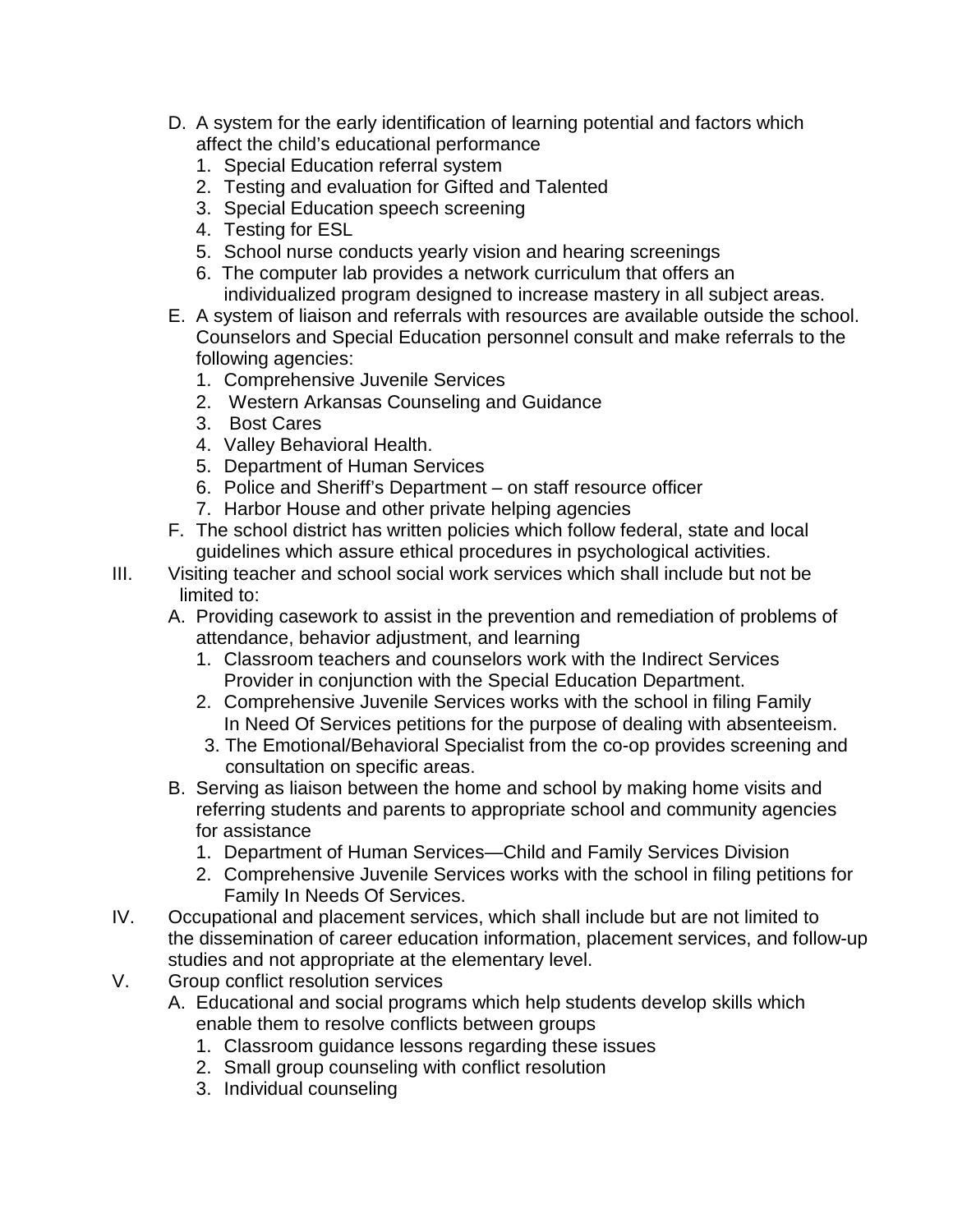- B. Programs designed to promote understanding, positive communication, and a greater use of a race relations specialist or human relations specialist to assist in the development of inter-group skills
	- 1. The school counselor works in the areas of human relations with the students in classroom guidance and with others as need arises.
	- 2. Classroom lessons are conducted by the counselor on all grade levels to promote understanding and acceptance of self and others.
	- 3. Growth Mindset
	- 4. Character Education Program
- C. Anti-Bullying

Van Buren School District has an obligation to and is committed to providing a safe learning environment for each of its students. Student achievement is best attained in an atmosphere that is free from the fear of emotional and physical intimidations and threats. Bullying is a destructive behavior that will erode the foundational principles on which a school is built. This school will not tolerate any behavior that is classified under the definition of bullying and will take steps needed to eliminate such behavior.

Believing that prevention is the strongest means available in eliminating bullying, this school will offer programs or educational material regarding the nature of bullying, it's consequences should a child choose to engage in this type of behavior, and the procedures for reporting an incident which involves bullying. The information will emphasize that this district will not tolerate bullying, and that school employees, volunteers, and students are encouraged to report any instances of bullying without fear of consequences. Any reports will take into account the age of the offending student, the level of seriousness of the behavior, and whether or not the offending student has developed a habit of engaging in bullying behavior. Appropriate measures will be taken in dealing with such students.

It will be considered a violation of this policy for any student to inflict bullying behavior upon another student(s) as defined in this policy. After completing an investigation of the reported incident, a student who was found to have participated in bullying behavior will be subject to disciplinary action that is appropriate to the degree of seriousness of the bullying behavior.

For the purposes of this policy, bullying is defined as any written or verbal expression or physical act or gesture, or a pattern there of, that is intended to cause distress or fear upon one or more students. A student will be found violating this policy if their conduct has been found to have the effect of humiliation or embarrassment on a student, and is sufficiently severe, persistent, or pervasive that it limits the student's ability to participate in, or benefit from, an educational program or activity.

Bullying behavior will generally be established when an individual has endured a pattern of offensive behavior or when a single serious act is committed. What is or isn't bullying will depend on the surrounding circumstances.

Students who believe they have been victimized by a bully or parents who believe their child has been victimized by a bully, should file a complaint by contacting a school counselor, teacher, principal, or superintendent who will assist in getting help for the child and take the appropriate steps to ensure that such behavior is stopped. To the extent possible, complaints will be treated in a confidential manner. Limited disclosure may be necessary in order to complete a thorough investigation. Students, parents, or teachers who file a complaint against a student who is guilty of being a bully, will not be subject to retaliation or reprisal in any form.

Students or adults, who knowingly fabricate allegations and falsely accuse a student of being a bully,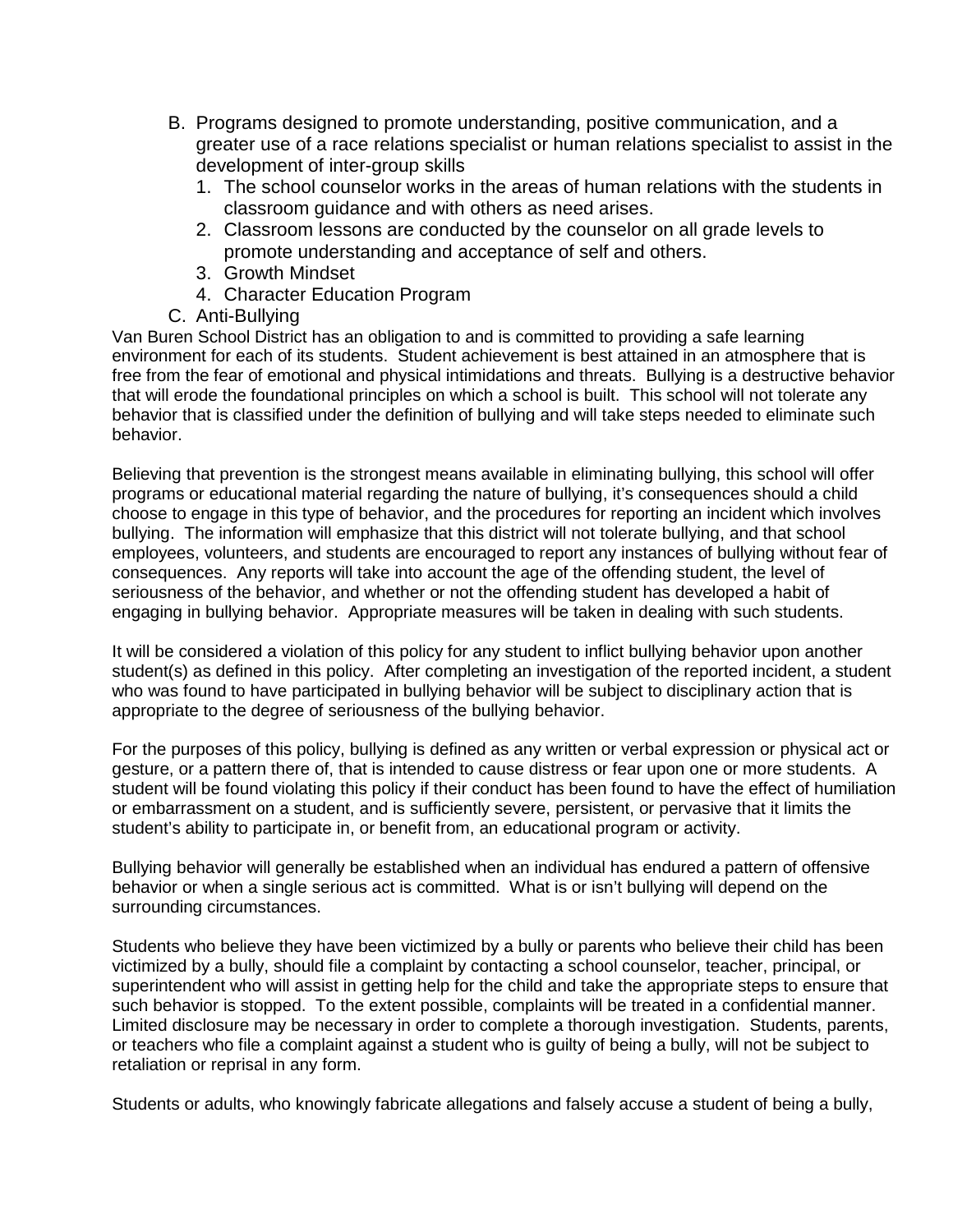will be subject to disciplinary action. In addition, individuals who withhold information, purposely provide inaccurate facts, or otherwise hinder an investigation of a student for the purposes of bullying, shall be subject to disciplinary action.

- VI. The school nurse provides health services to the school
	- A. A vision and hearing screening is conducted by the nurse.
	- B. The nurse is always on call to respond to any emergency situation.
- VII. School suicide/ crisis team
	- A. The distribution of suicide-prevention materials are developed and distributed by the Lieutenant Governor's Teen-age Suicide Prevention Task Force.
	- B. Suicide is not addressed at the elementary level. However, individual students may be referred to the counselor if a teacher or other school personnel feel that the child is experiencing suicidal ideology.
	- C. The school has a crisis team
- VIII. School counselors shall spend at least seventy five percent (75%) of work time providing direct counseling related to students. They shall devote no more than twenty five percent (25%) of work time to administrative activities, provided that such activities relate to the provision of guidance services.
- IX. Preparing for Terrorism-We used to think of schools as safe havens. Then we began to worry about strangers or estranged family members who might come to schools to look for children. Next we began to worry about violence from students in our schools, especially after the 1999 Columbine High School shootings in Colorado. School districts throughout the nation responded with heightened safety procedures -- procedures that were put into use during the September 11, 2001 terrorist attacks on Americans.
- X. King has a current crisis planning policy to address lockdown procedures, shooting or stabbing, hostage/weapon crisis, suicide or attempt, disruption, abduction, tornado, fire, bomb, earthquake, chemical spill, nuclear evacuation, and terrorism.
- 1. Staff Expectations

Teachers and support staff are trained on updated procedures. Practice Lockdown drills.

Adult supervision is provided inside and outside the school before, after, and during school.

2. Facilities Management

Measures to take include: Clearly defining the perimeter with fences, gates, signage, etc.

Using security technology for monitoring purposes, including in parking areas and areas around the school. King has security cameras installed in and around campus to help monitor the grounds. The SRO can view the cameras at anytime. We are in the process of hiring a full time SRO for our campus.

XI. Development of Institution-specific pandemic influenza preparedness & response

1. The development of this document is based on the following assumptions:

 A. In the event of an influenza pandemic the State will have minimal resources available for on-site local assistance, and therefore local authorities and institutions will be responsible for community-specific pandemic response plans, including the modification of this document so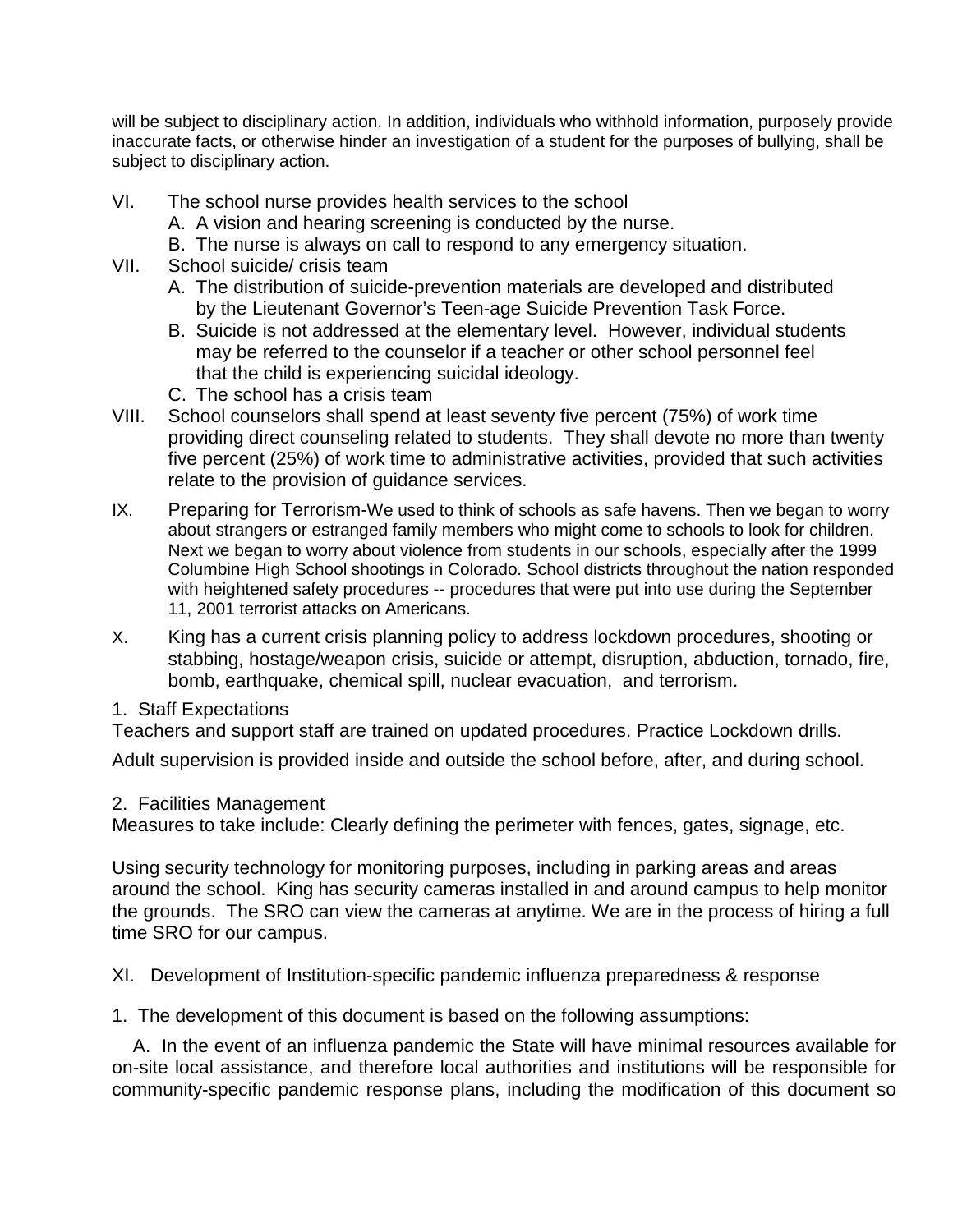that it is institution-specific.

B. Local communities may have emergency preparedness plans and/or pandemic influenza plans in place. Local community leaders and institutions will communicate so that each is aware of the others' plans.

C. The federal government has limited resources allocated for State and local plan implementation, and therefore the State will provide supplementary resources in the event of a pandemic, which may include the redirection of personnel and monetary resources from other programs.

D. The federal government has assumed the responsibility for developing materials and guidelines, including basic communication materials for the general public on influenza, influenza vaccine, antiviral agents, and other relevant topics in various languages; information and guidelines for health care providers; and training modules. Until these materials are developed, the State has the responsibility to develop such materials for its citizens.

E. The supply of antiviral medications used for prevention and treatment of influenza will be limited.

#### **World Health Organization (WHO) Phases**

The pandemic phases described in this document are those that have been established by the World Health Organization. The most recent publication of the phases is summarized in *Table 1* below. The State's response to a pandemic will be guided by the WHO phase declaration (see *State of New Hampshire Influenza Pandemic Public Health Preparedness and Response Plan [currently in draft form* and available at http://www.dhhs.state.nh.us/DHHS/CDCS/flu-provider.htm]). This response will include specific considerations during each phase of the pandemic regarding surveillance, vaccine delivery, administration of antivirals, and communications. In addition, there must be actions taken on the local level in each phase, particularly with respect to community-based containment measures. This plan for educational institutions provides recommendations for activities in response to WHO phases and also notes the corresponding alert matrix system being used in the hospital-developed Epidemic Respiratory Infection (ERI) plan.

It should be noted that at the time this services plan was originally drafted (January 2006), we were in WHO Phase.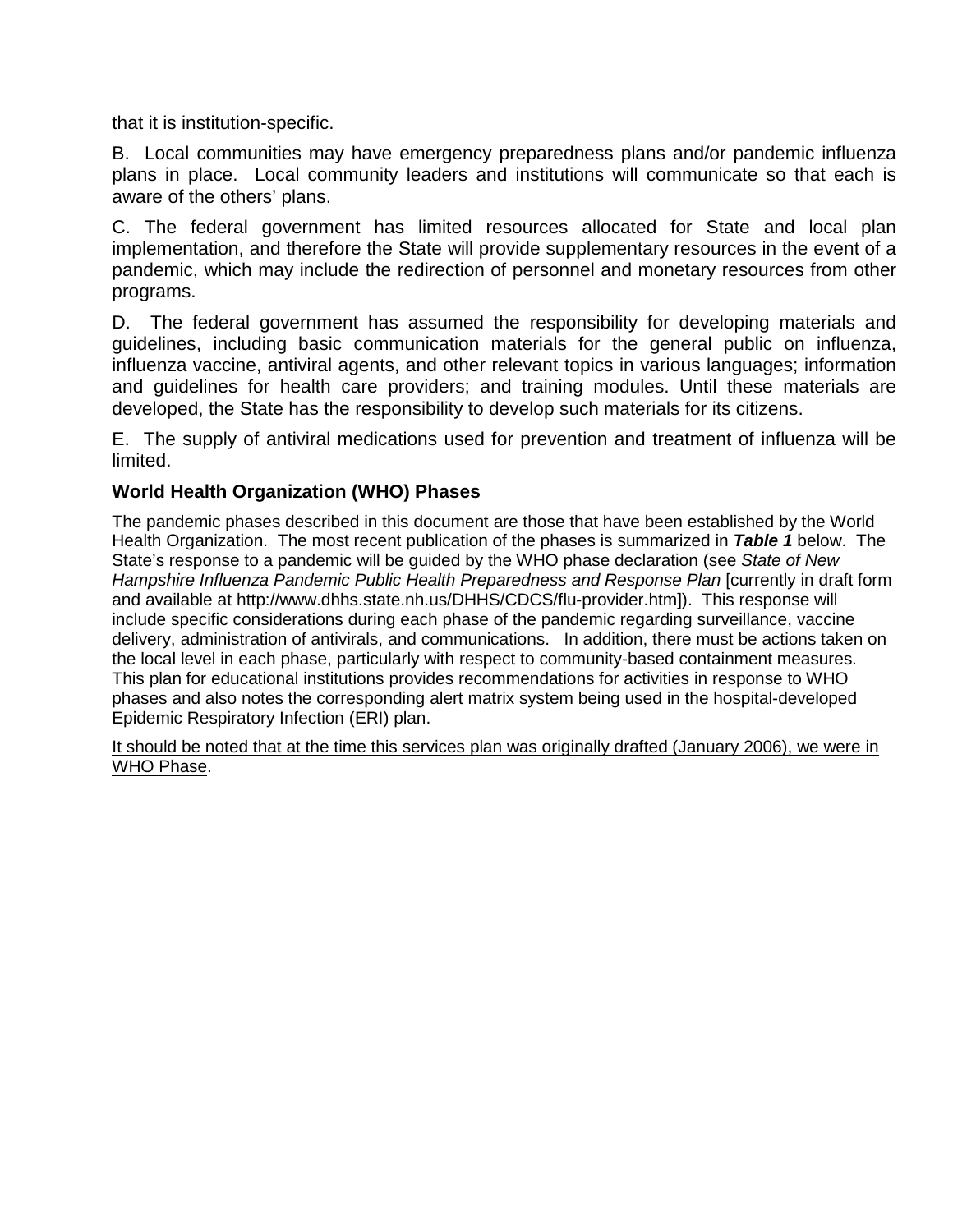#### Table 1. WHO Pandemic Phases

#### **WHO PANDEMIC PHASES**

#### *Interpandemic period*

**Phase 1**. No new influenza virus subtypes have been detected in humans. An influenza virus subtype that has caused human infection may be present in animals. If present in animals, the risk<sup>a</sup> of human infection or disease is considered to be low.

**Phase 2**. No new influenza virus subtypes have been detected in humans. However, a  $circ$ ulating animal influenza virus subtype poses a substantial risk $a$  of human disease.

#### *Pandemic alert period*

**Phase 3**. Human infection(s) with a new subtype, but no human-to-human spread, or at most rare instances of spread to a close contact.

**Phase 4**. Small cluster(s) with limited human- to-human transmission but spread is highly localized, suggesting that the virus is not well adapted to humans.<sup>b</sup>

**Phase 5**. Larger cluster(s) but human-to- human spread still localized, suggesting the virus is becoming increasingly better adapted to humans, but may not yet be fully transmissible (substantial pandemic risk).<sup>b</sup>

#### *Pandemic period*

**Phase 6**. Pandemic phase: increased and sustained transmission in general population.<sup>b</sup>

#### XII. ADE RECOMMENDATIONS FOR DOCUMENTING THE THREE SCHOOL COUNSELING DOMAINS BY INDICATING SPECIFIC ACTIVITIES Establish Academic Goals - Section 2. 6-18-1005 (a) (1) (C)

### Domain: ACADEMIC DEVELOPMENT

Standard A: Students will acquire the attitudes, knowledge and skills that contribute to effective learning in school and across the life span.

Goal: A1. Improve Academic Self-concept

Indicators: Articulate feelings of competence and confidence as learners; display a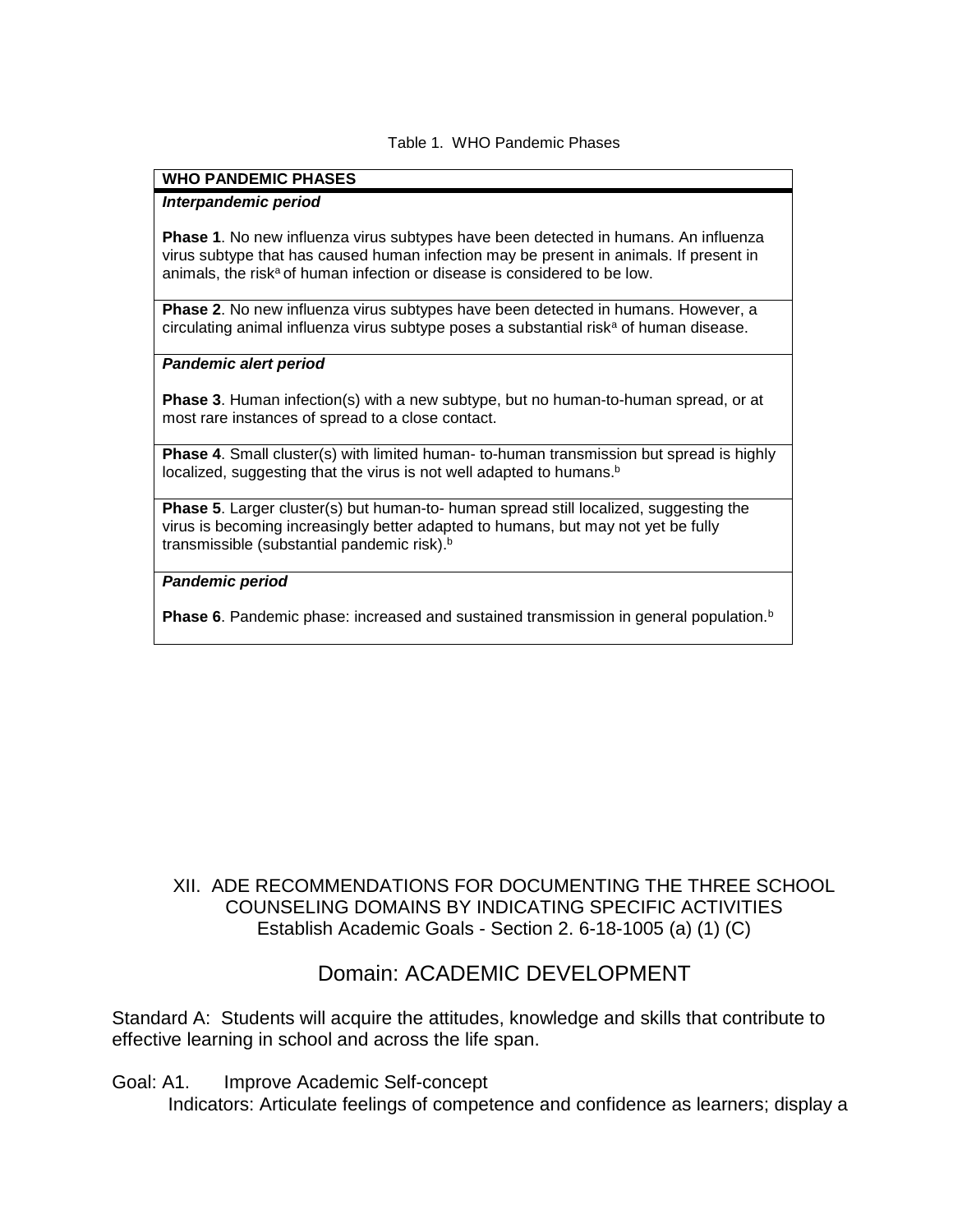positive interest in learning; take pride in work and achievement; accept mistakes as essential to the learning process; and identify attitudes and behaviors that lead to successful learning.

#### Goal: A2. Acquire Skills for Improving Learning

Indicators: Apply time-management and task-management skills; demonstrate how effort and persistence positively affect learning; use communications skills to know when and how to ask for help when needed; apply knowledge and learning styles to positively influence school performance.

#### Goal: A3. Achieve School Success

Indicators: Take responsibility for their actions; demonstrate the ability to work independently, as well as the ability to work cooperatively with other students; develop a broad range of interests and abilities; demonstrate dependability, productivity and initiative; share knowledge.

Standard B: Students will complete school with the academic preparation essential to choose from a wide range of substantial post-secondary options, including college.

#### Goal: B1. Improve Learning

Indicators: Demonstrate the motivation to achieve individual potential; learn and apply critical-thinking skills; apply the study skills necessary for academic success at each level; seek information and support from faculty, staff, family and peers; organize and apply academic information from a variety of sources; use knowledge of learning styles to positively influence school performance; become a self-directed and independent learner.

### Goal: B2. Plan to Achieve Goals

Indicators: Establish challenging academic goals in elementary, middle/junior high and high school; use assessment results in educational planning; develop and implement annual plan of study to maximize academic ability and achievement; apply knowledge of aptitudes and interests to goal setting; use problem-solving and decision-making skills to assess progress toward educational goals; understand the relationship between classroom performance and success in school; identify post-secondary options consistent with interests, achievement, aptitude and abilities.

Standard C: Students will understand the relationship of academics to the world of work and to life at home and in the community.

### Goal: C1. Relate School to Life Experiences

Indicators: Demonstrate the ability to balance school, studies, extracurricular activities, leisure time and family life; seek co-curricular and community experiences to enhance the school experience; understand the relationship between learning and work; demonstrate an understanding of the value of lifelong learning as essential to seeking, obtaining and maintaining life goals; understand that school success is the preparation to make the transition from student to community member; understand how school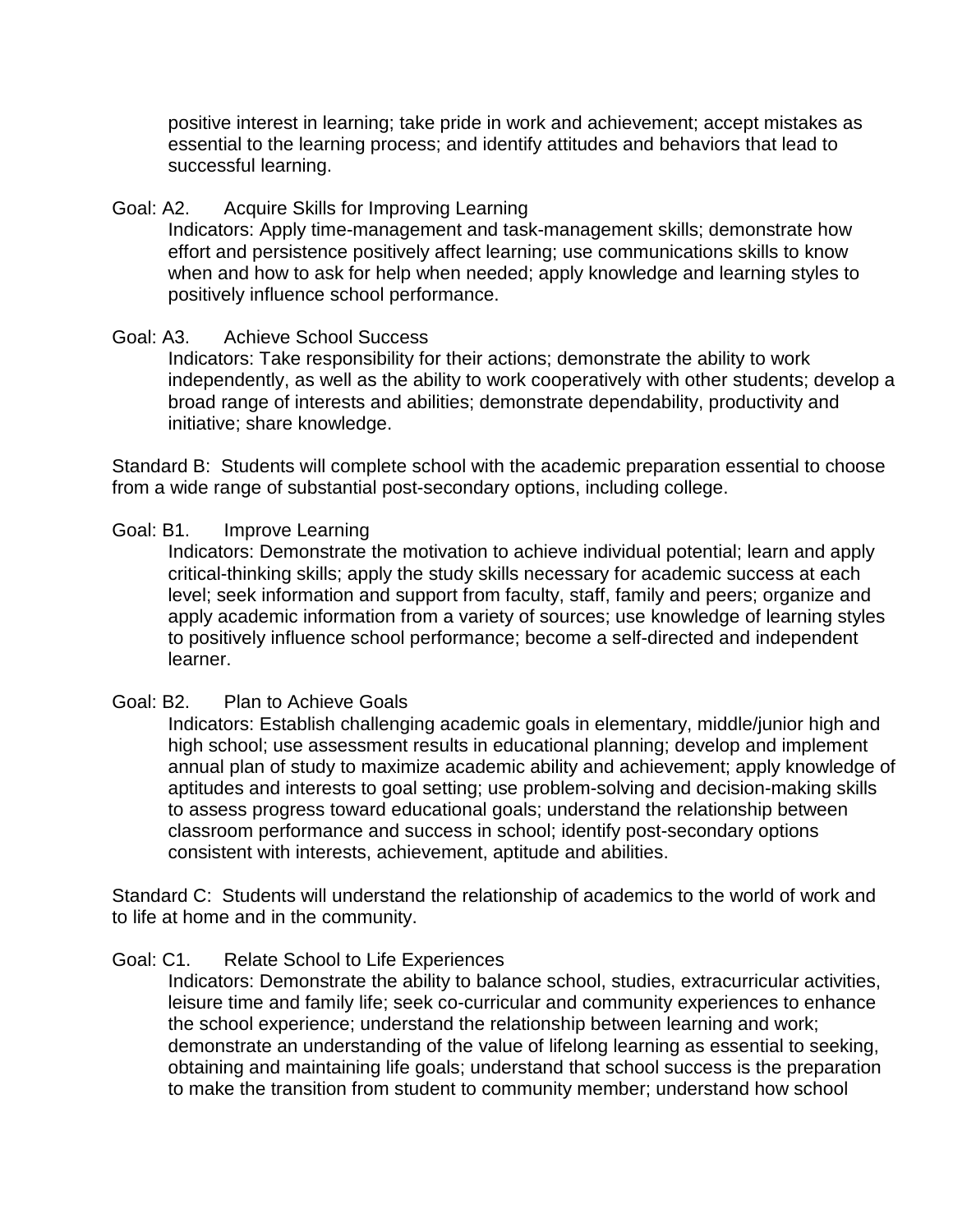success and academic achievement enhance future career and vocational opportunities.

## Domain: CAREER DEVELOPMENT

Standard A: Students will acquire the skills to investigate the world of work in relation to knowledge of self and to make informed career decisions.

#### Goal: A1. Develop Career Awareness

Indicators: Develop skills to locate, evaluate and interpret career information; learn about the variety of traditional and nontraditional occupations; develop an awareness of personal abilities, skills, interests and motivations; learn how to interact and work cooperatively in teams; learn to make decisions; learn how to set goals; understand the importance of planning; pursue and develop competency in areas of interest; develop hobbies and vocational interests; balance between work and leisure time.

#### Goal: A2. Develop Employment Readiness

Indicators: Acquire employability skills such as working on a team, problem-solving and organizational skills; apply job readiness skills to seek employment opportunities; demonstrate knowledge about the changing workplace; learn about the rights and responsibilities of employers and employees; learn to respect individual uniqueness in the workplace; learn how to write a resume; develop a positive attitude toward work and learning; understand the importance of responsibility, dependability, punctuality, integrity and effort in the workplace; utilize time and task management skills.

Standard B: Students will employ strategies to achieve future career goals with success and satisfaction.

#### Goal: B1. Acquire Career Information

Indicators: Apply decision-making skills to career planning, course selection and career transition; identify personal skills, interests and abilities and relate them to current career choice; demonstrate knowledge of the career-planning process; know the various ways in which occupations can be classified; use research and information resources to obtain career information; learn to use the Internet to access careerplanning information; describe traditional and nontraditional career choices and how they relate to career choice; understand how changing economic and societal needs; influence employment trends and future training.

#### Goal: B2. Identify Career Goals

Indicators: Demonstrate awareness of the education and training needed to achieve career goals; assess and modify their educational plan to support career; use employability and job readiness skills in internship, mentoring, shadowing and/or other work experience; select course work that is related to career interests; maintain a career-planning portfolio.

Standard C: Students will understand the relationship between personal qualities, education,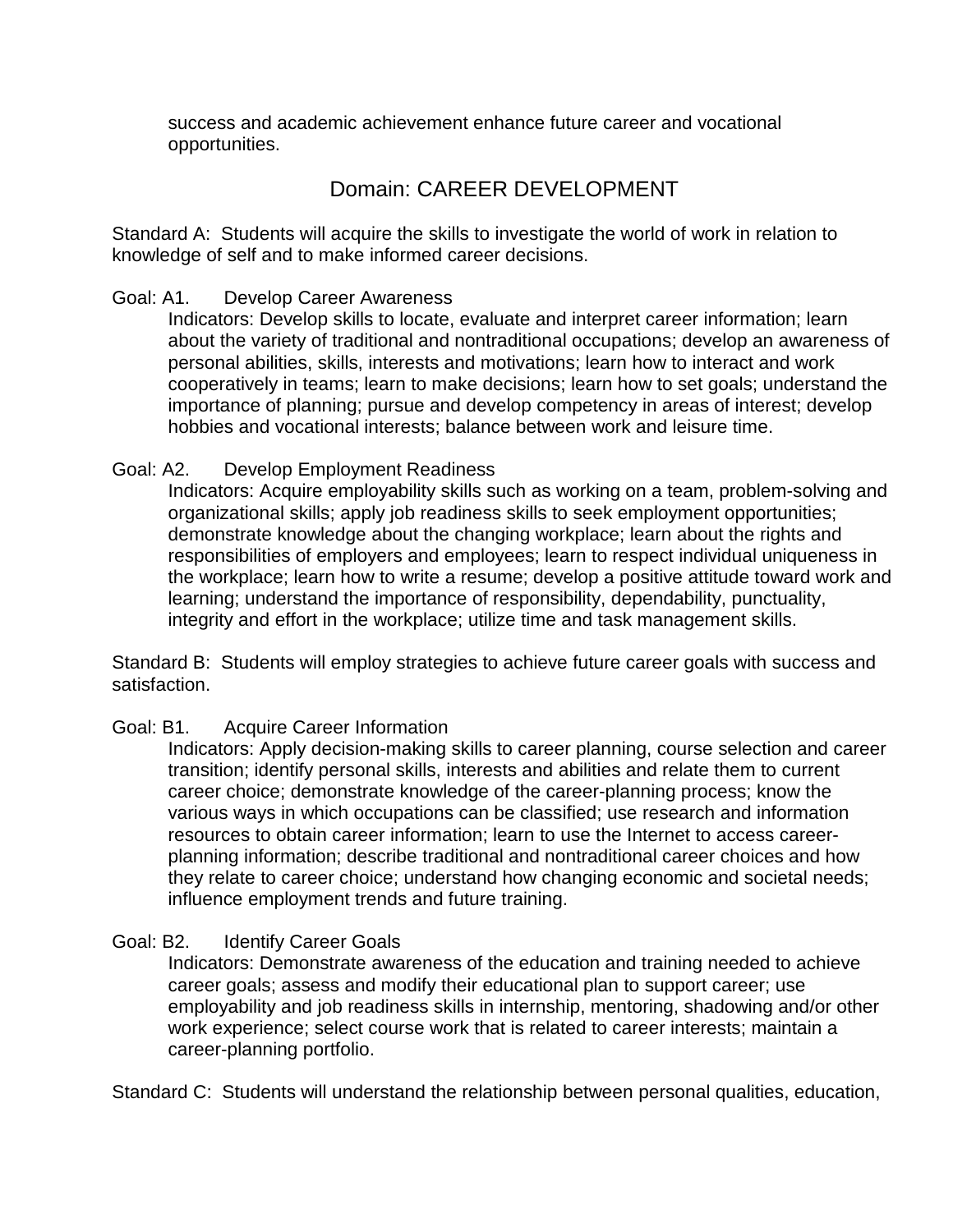training and the world of work.

### Goal: C1. Acquire Knowledge to Achieve Career Goals

Indicators: Understand the relationship between educational achievement and career success; explain how work can help to achieve personal success and satisfaction; identify personal preferences and interests influencing career choice and success; understand that the changing workplace requires lifelong learning and acquiring new skills; describe the effect of work on lifestyle; understand the importance of equity and access in career choice; understand that work is an important and satisfying means of personal expression.

### Goal: C2. Apply Skills to Achieve Career Goals

Indicators: Demonstrate how interests, abilities and achievement relate to achieving personal, social, educational and career goals; learn how to use conflict management skills with peers and adults; learn to work cooperatively with others as a team member; apply academic and employment readiness skills in work-based learning situations such as internships, shadowing and/or mentoring experiences.

## Domain: PERSONAL/SOCIAL

Standard A: Students will acquire the knowledge, attitudes and interpersonal skills to help them understand and respect self and others.

#### Goal: A1. Acquire Self-knowledge

Indicators: Develop positive attitudes toward self as a unique and worthy person; identify values, attitudes and beliefs; learn the goal-setting process; understand change is a part of growth; identify and express feelings; distinguish between appropriate and inappropriate behavior; recognize personal boundaries, rights and privacy needs; understand the need for self-control and how to practice it; demonstrate cooperative behavior in groups; identify personal strengths and assets; identify and discuss changing personal and social roles; identify and recognize changing family roles.

#### Goal: A2. Acquire Interpersonal Skills

Indicators: Recognize that everyone has rights and responsibilities; respect alternative points of view; recognize, accept, respect and appreciate individual differences; recognize, accept and appreciate ethnic and cultural diversity; recognize and respect differences in various family configurations; use effective communications skills; know that communication involves speaking, listening and nonverbal behavior; learn how to make and keep friends.

Standard B: Students will make decisions, set goals and take necessary action to achieve goals.

#### Goal: B1. Self-knowledge Application

Indicators: Use a decision-making and problem-solving model; understand consequences of decisions and choices; identify alternative solutions to a problem;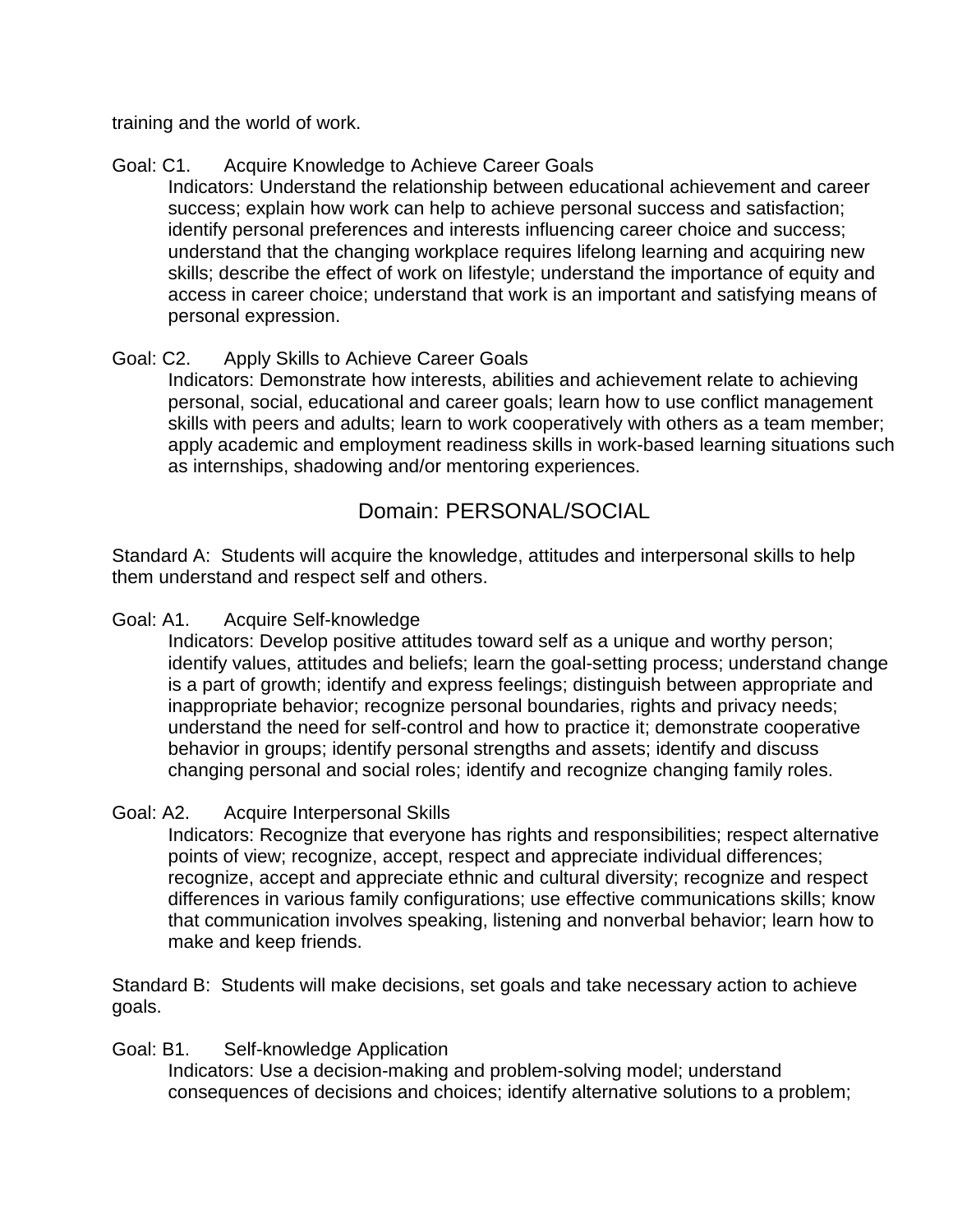develop effective coping skills for dealing with problems; demonstrate when, where and how to seek help for solving problems and making decisions; know how to apply conflict resolution skills; demonstrate a respect and appreciation for individual and cultural differences; know when peer pressure is influencing a decision; identify long and shortterm goals; identify alternative ways of achieving goals; use persistence and perseverance in acquiring knowledge and skills; develop an action plan to set and achieve realistic goals.

Standard C: Students will understand safety and survival skills.

#### Goal: C1. Acquire Personal Safety Skills

Indicators: Demonstrate knowledge of personal information (i.e., telephone number, home address, emergency contact); learn about the relationship between rules, laws, safety and the protection of rights of the individual; learn about the differences between appropriate and inappropriate physical contact; demonstrate the ability to set boundaries, rights and personal privacy; differentiate between situations requiring peer support and situations requiring adult professional help; identify resource people in the school and community, and know how to seek their help; apply effective problemsolving and decision-making skills to make safe and healthy choices; learn about the emotional and physical dangers of substance use and abuse; learn how to cope with peer pressure; learn techniques for managing stress and conflict; learn coping skills for managing life events.

#### King Elementary School Van Buren School District No. 42 Van Buren, AR 72956

Suspected Child Abuse and Referral Report:

|                                                         | Age: __________DOB: _________________Sex: __________________Grade: _________________________________ |                                |  |
|---------------------------------------------------------|------------------------------------------------------------------------------------------------------|--------------------------------|--|
|                                                         | Name of Parent or Guardian:<br><u> Letter Lines and American Communications</u>                      |                                |  |
|                                                         |                                                                                                      |                                |  |
| Telephone: ____________________                         |                                                                                                      |                                |  |
| Type of Abuse: (please check)<br>Burns_________________ |                                                                                                      | Neglect_______________________ |  |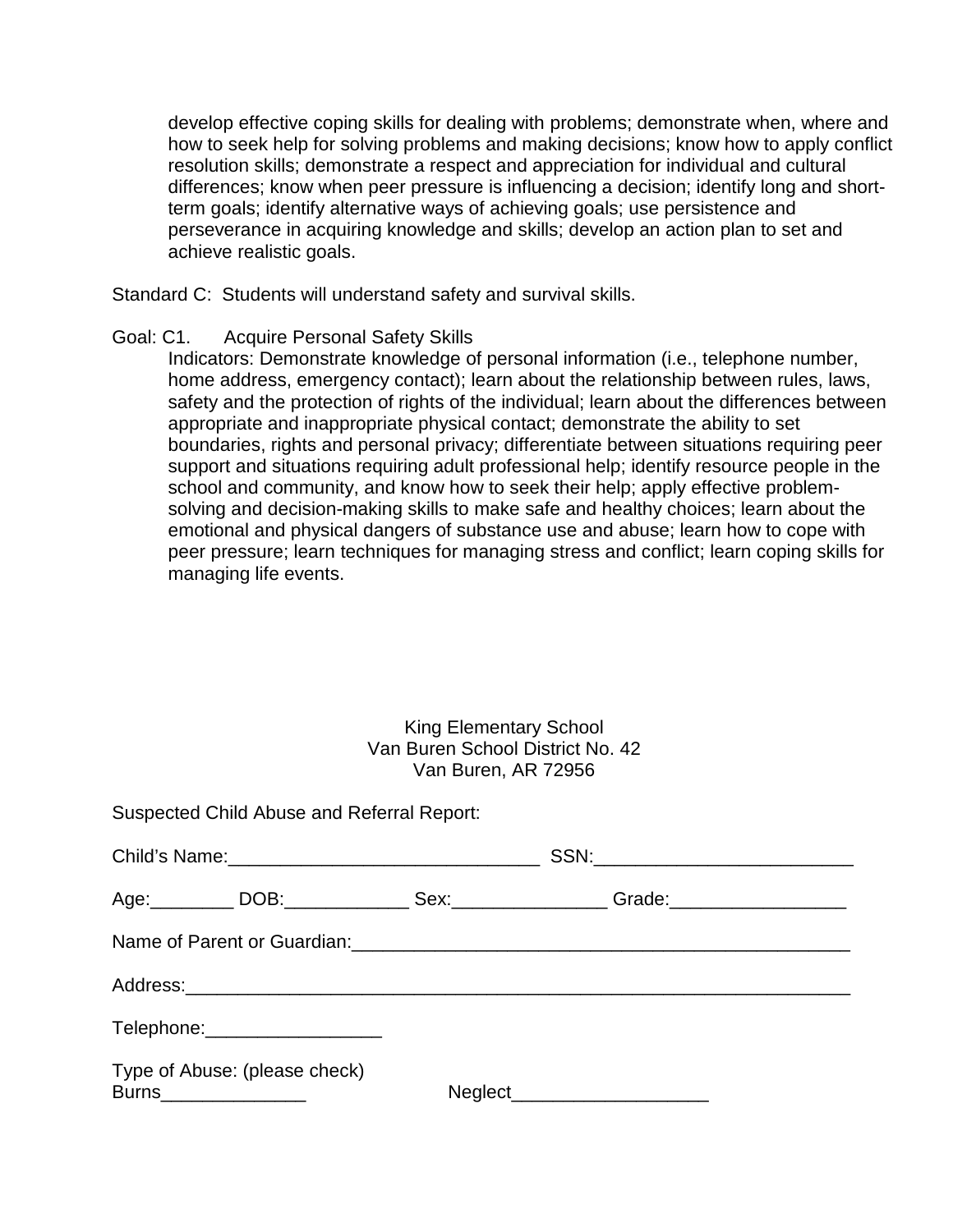Description of Above:

Bruises\_\_\_\_\_\_\_\_\_\_\_\_\_ Sexual Abuse\_\_\_\_\_\_\_\_\_\_\_\_\_\_ Fractures entertainment and Abandonment and Abandonment Knots or swelling Malnutrition Lacerations **Lacerations** Drug Abuse

Statement of time, place, and conditions prompting report:

Child's account of injury or situation:\_\_\_\_\_\_\_\_\_\_\_\_\_\_\_\_\_\_\_\_\_\_\_\_\_\_\_\_\_\_\_\_\_\_\_\_\_\_\_\_\_\_\_

Counseling Groups & Clubs King Elementary

The Counseling and Guidance program at King Elementary offers many groups for our Kindergarten through Fifth Grade Students.

- (1) K-Club: A group of children whose focus is service projects. Children are in Third thru Fifth Grade. They are sponsored by the Kiwanis of Van Buren.
- (2) Character Ambassadors: Two students from each class who welcomes new students to King School and helps them feel more comfortable with their transition to a new school.
- (3) RESPONSIBILITY GROUP: This group helps keep the school garden area looking great while learning about the importance of being responsible.
- (4) G.U.Y.S.: Small groups of Second and Third grade boys who meet once a week with the counselors to discuss *Guys Understand Your Self -* positive self-concept and how it impacts our social and academic development. Group last 4-6 weeks.
- (5) G.I.R.L.S.: Small groups of girls who meet once a week with the counselors to discuss *Girls In Real Life Situations –* discuss positive self-concept, friendships, and communication skills. Group last 4-6 weeks.
- (6) I Can Do It: Small group of students who meet once a week with the counselor to practice listening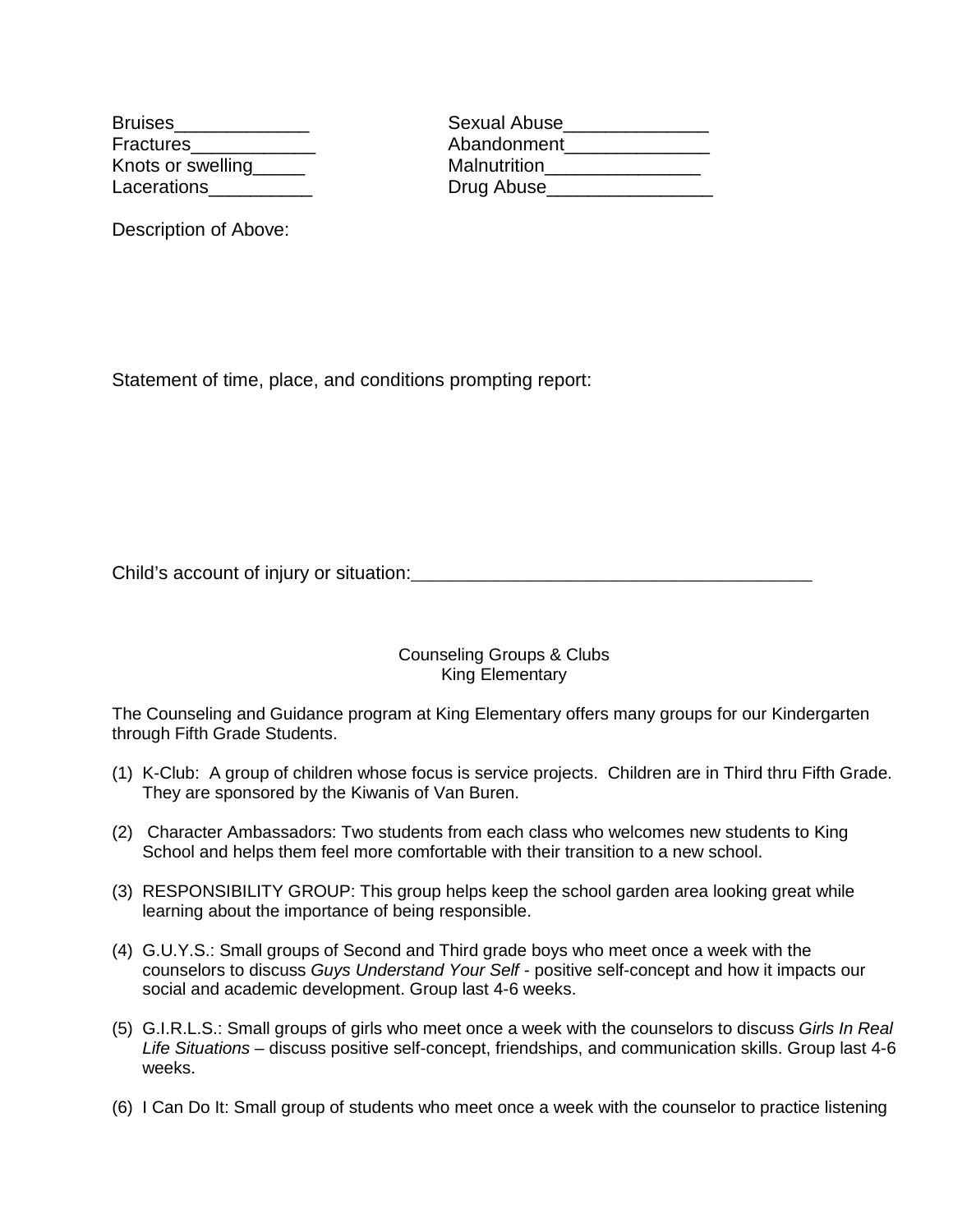and self-control skills necessary for success in the classroom. Group last 4-6 weeks.

- (7) Behavior Plan Groups: Small group of students who meet every Monday to review their behavior plan and to set goals/rewards for the upcoming week. Behavior plans are maintained thru the week by the classroom teacher; reviewed, discussed, and celebrated by both the teacher and counselor weekly; counselor communicates weekly with the student's parent concerning the behavior.
- (8) Student Council: A leadership team who provide leadership role models to the rest of the student body.
- (9) Grief Counseling: Small groups who meet as necessary to discuss ways to cope with the loss of a family member.
- (10) Divorce Recovery: Small groups that meet as necessary to work through feelings about divorce within a family.

\*In all groups, students get together and help each other cope and deal with their problems.

| Referral to:<br>Cheryl Peters, Counselor<br><b>King Elementary</b>                                                                                                                                                                                                                                                                                                                                                                                                                                                                                         | Date of Referral: _________                                             |
|------------------------------------------------------------------------------------------------------------------------------------------------------------------------------------------------------------------------------------------------------------------------------------------------------------------------------------------------------------------------------------------------------------------------------------------------------------------------------------------------------------------------------------------------------------|-------------------------------------------------------------------------|
|                                                                                                                                                                                                                                                                                                                                                                                                                                                                                                                                                            |                                                                         |
|                                                                                                                                                                                                                                                                                                                                                                                                                                                                                                                                                            |                                                                         |
| Request by: ___classroom teacher ___parent ___student ___other                                                                                                                                                                                                                                                                                                                                                                                                                                                                                             |                                                                         |
| Reasons for referral:<br>____Lack of acceptable social skills<br>____Disruptive behavior in/out of classroom<br>Lack of self-control<br>___Lack of anger management skills<br>___Shy<br>__Refuses to work/participate in groups<br>Family Issues<br>___Death in family<br>Cries often<br>___Lack of respect to authority<br>Other: the contract of the contract of the contract of the contract of the contract of the contract of the contract of the contract of the contract of the contract of the contract of the contract of the contract of the con | <b>Priority</b><br>Emergency<br><b>ASAP</b><br><b>Before this Date:</b> |